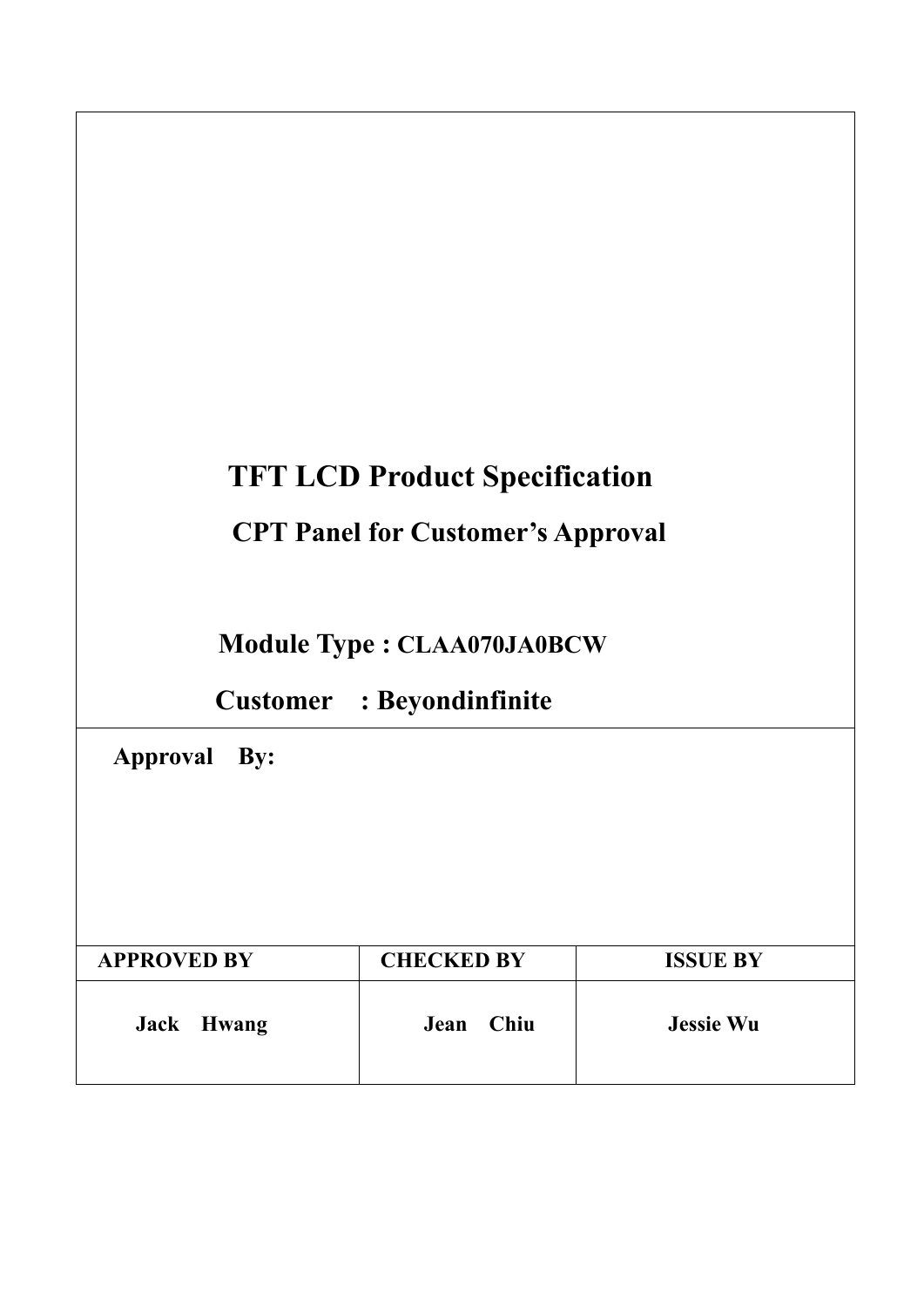

# **Chunghwa Picture Tubes, Ltd. Product Specification**

# *TFT LCD* **CLAA070JA0BCW**

**ACCEPTED BY : (V0.2) Tentative**

| APPROVED BY | <b>CHECKED BY</b> | PREPARED BY |
|-------------|-------------------|-------------|
|             |                   |             |
|             |                   |             |
|             |                   |             |
|             |                   |             |
|             |                   |             |

# Prepared by : Product Planning Management Division Small & Medium TFT Product Business Unit

| LAA070JA0BCW V0.2 Svh.Dar.<br><b>SPEC</b><br>071114<br>CL.<br>OC.<br>NO.<br>-<br>$\overline{\phantom{0}}$<br>–<br>_ | Jate: | 2007/05/25 |
|---------------------------------------------------------------------------------------------------------------------|-------|------------|
|---------------------------------------------------------------------------------------------------------------------|-------|------------|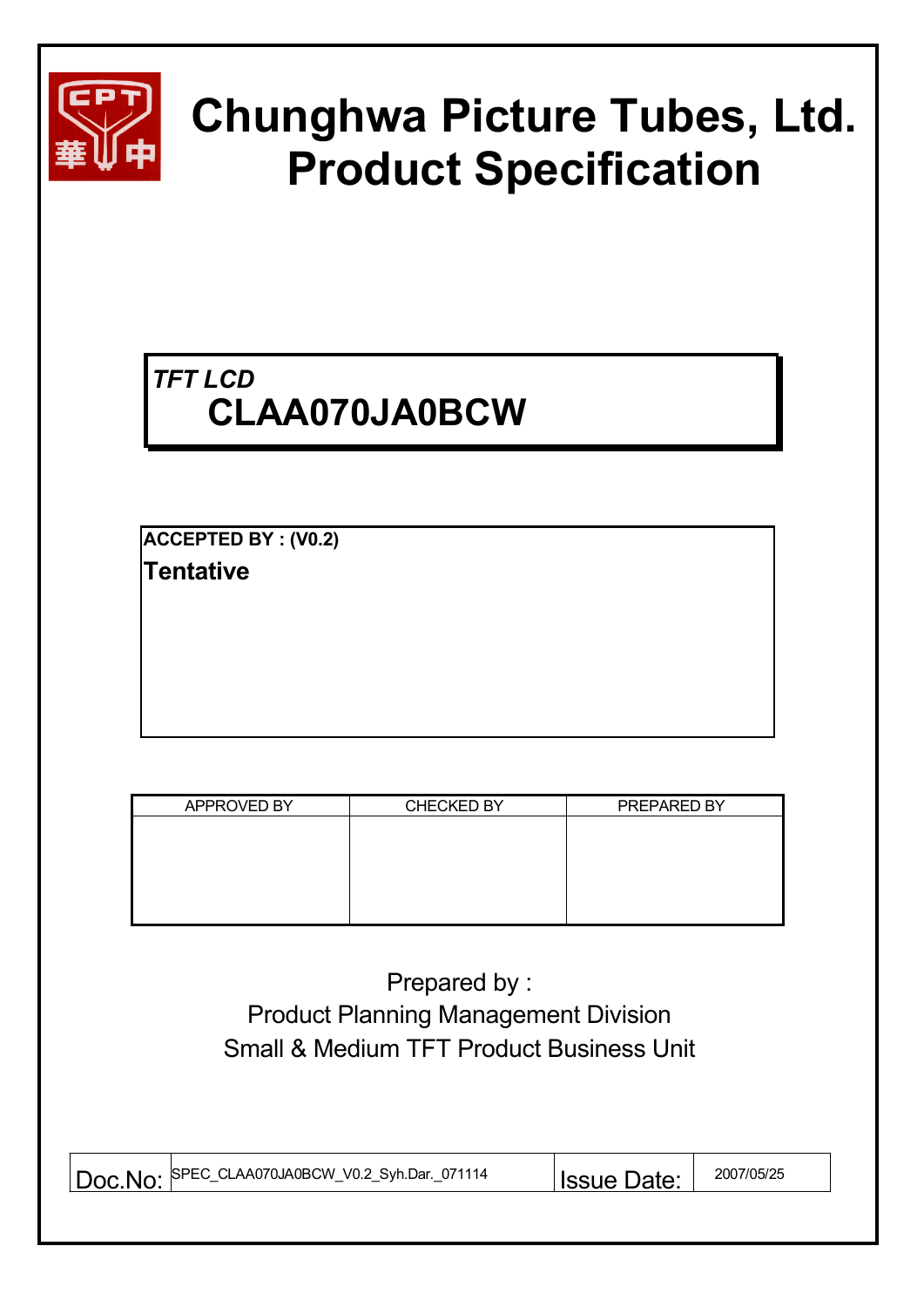# **REVISION STATUS**

| Revision<br>Notice | Description                                                        | Page            | Rev. Date  |
|--------------------|--------------------------------------------------------------------|-----------------|------------|
| 0.0                | First revision (Tentative)<br>Backlight system<br>Backlight system | $-$             | 2007/04/11 |
| 0.1                |                                                                    | $\overline{P8}$ | 2007/05/03 |
| 0.2                |                                                                    | $\overline{P8}$ | 2007/05/25 |
|                    |                                                                    |                 |            |
|                    |                                                                    |                 |            |
|                    |                                                                    |                 |            |
|                    |                                                                    |                 |            |
|                    |                                                                    |                 |            |
|                    |                                                                    |                 |            |
|                    |                                                                    |                 |            |
|                    |                                                                    |                 |            |
|                    |                                                                    |                 |            |
|                    |                                                                    |                 |            |
|                    |                                                                    |                 |            |
|                    |                                                                    |                 |            |
|                    |                                                                    |                 |            |
|                    |                                                                    |                 |            |
|                    |                                                                    |                 |            |
|                    |                                                                    |                 |            |
|                    |                                                                    |                 |            |
|                    |                                                                    |                 |            |
|                    |                                                                    |                 |            |
|                    |                                                                    |                 |            |
|                    |                                                                    |                 |            |
|                    |                                                                    |                 |            |
|                    |                                                                    |                 |            |
|                    |                                                                    |                 |            |
|                    |                                                                    |                 |            |
|                    |                                                                    |                 |            |
|                    |                                                                    |                 |            |
|                    |                                                                    |                 |            |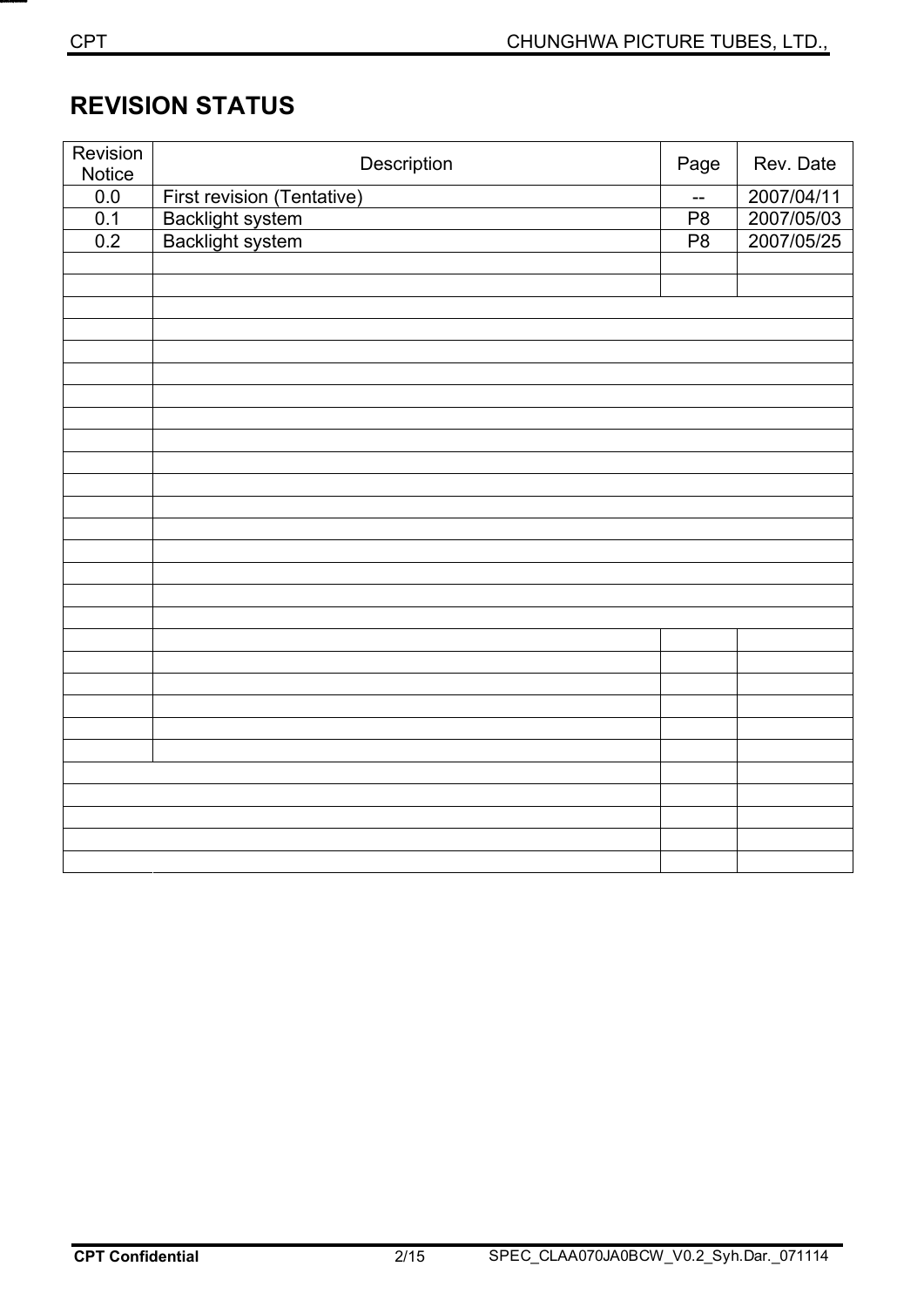# **Contents**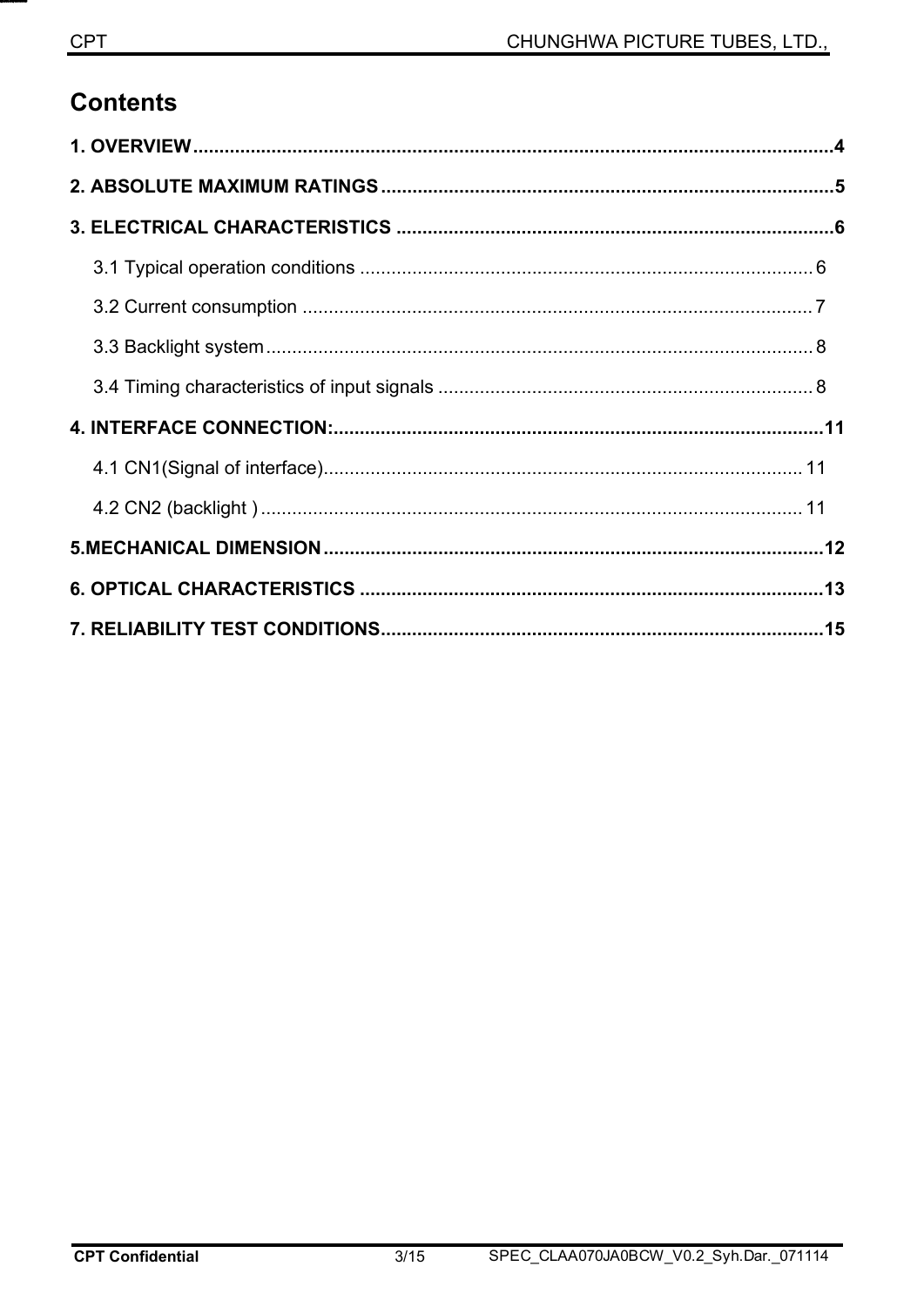### **1. OVERVIEW**

**CLAA070JA0BCW** is 17.67cm( 7") color TFT-LCD (Thin Film Transistor Liquid Crystal Display) module composed of LCD panel, driver ICs, frame and LED backlight.

The 17.67cm( 7") screen produces 480(\*3)X234 WQVGA resolution image. By applying R.G.B. input signal, full color images are displayed.The driver IC for LED backlight is not included in this module.

| <b>ITEM</b>                    | <b>ECIFICATION</b>                       |
|--------------------------------|------------------------------------------|
| Display Area (mm)              | 154.08 (H) $\times$ 86.58 (V)            |
| Number of Pixels               | $480(H) \times 3(RGB) \times 234(V)$     |
| Pixel Pitch (mm)               | $0.321(H) \times 0.37(V)$                |
| <b>Color Pixel Arrangement</b> | <b>RGB</b> vertical stripe               |
| Display Mode                   | Normally white, TN                       |
| Number of color                | Full color                               |
| <b>Viewing Direction</b>       | 6 o'clock                                |
| Brightness(cd/ $m2$ )          | 400 (Typ.)                               |
| Power Consumption(W)           | 1.52 (Typ.)                              |
| Outline Dimension(mm)          | $164.9(W) \times 100.0(H) \times 5.7(D)$ |
| module weight $(g)$            | 140 (Typ.)                               |
| BL unit                        | LED (* 18 pcs)                           |
| <b>Surface Treatment</b>       | Anti-Glare                               |

General specifications are summarized in the following table: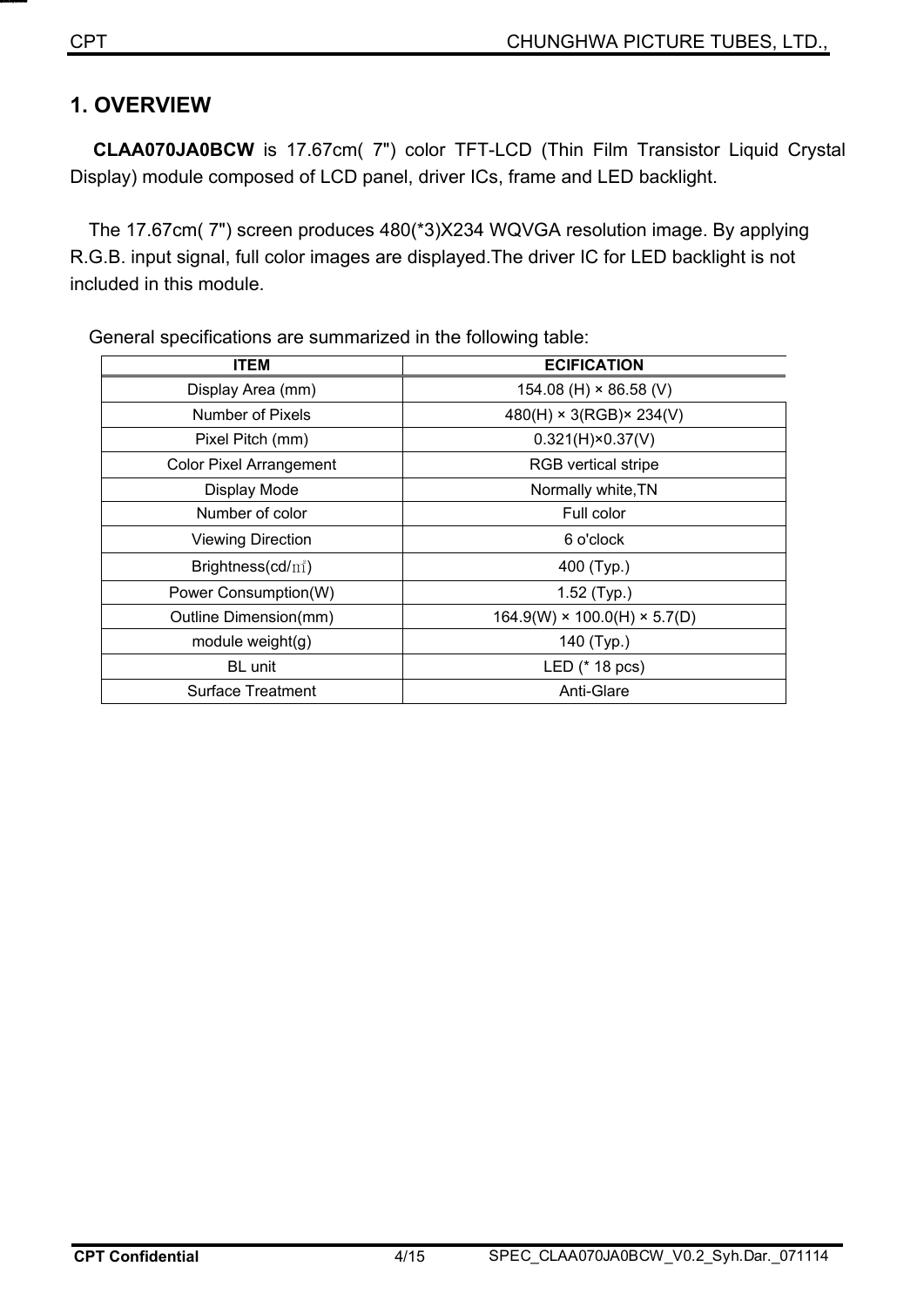### **2. ABSOLUTE MAXIMUM RATINGS**

| <b>ITEM</b>                        | <b>SYMBOL</b> | conditions | MIN.   | MAX.       | <b>UNIT</b>          | <b>Note</b>       |
|------------------------------------|---------------|------------|--------|------------|----------------------|-------------------|
|                                    | <b>VCC</b>    | $GND=0$    | $-0.3$ | 6          | V                    |                   |
| Power Supply                       | <b>AVDD</b>   | $AVSS=0$   | $-0.3$ | 7          | V                    |                   |
| Voltage for LCD                    | <b>VGH</b>    | $GND=0$    | $-0.3$ | 40         | $\vee$               |                   |
|                                    | <b>VGL</b>    |            | $-20$  | 0.3        | $\vee$               |                   |
| Signal input voltage               | Vi            |            | $-0.2$ | $AVDD+0.2$ | V                    | Note <sub>2</sub> |
|                                    | VI            |            | $-0.3$ | $VCC+0.3$  | $\vee$               | Note <sub>3</sub> |
| Operating temperature              | Topa          |            | $-30$  | 85         | $\mathrm{C}^{\circ}$ |                   |
| Storage temperature                | Tstg          |            | $-40$  | 95         | $^{\circ}C$          |                   |
| Forward Voltage (per LED)          | Vf            |            |        | 3.75       | V                    |                   |
| Reverse Voltage (per LED)          | VR            |            |        | 5          | $\vee$               |                   |
| Pulse forward current<br>(per LED) | Ifp           |            |        | 100        | mA                   | Note4             |

Note1: If the module exceeds the absolute maximum ratings, it may be damaged permanently. Also, if the module operated with the absolute maximum ratings for a long time, its reliability may drop.

Note2: Analog input voltage VR, VG, VB

Note3: Logical signal STHL, STHR, OEH, L/R, CPH1~CPH3, STVR, STVL, OEV, CKV, U/D.

**Note4: Ifp Conditions : Duty 1/10@1KHz**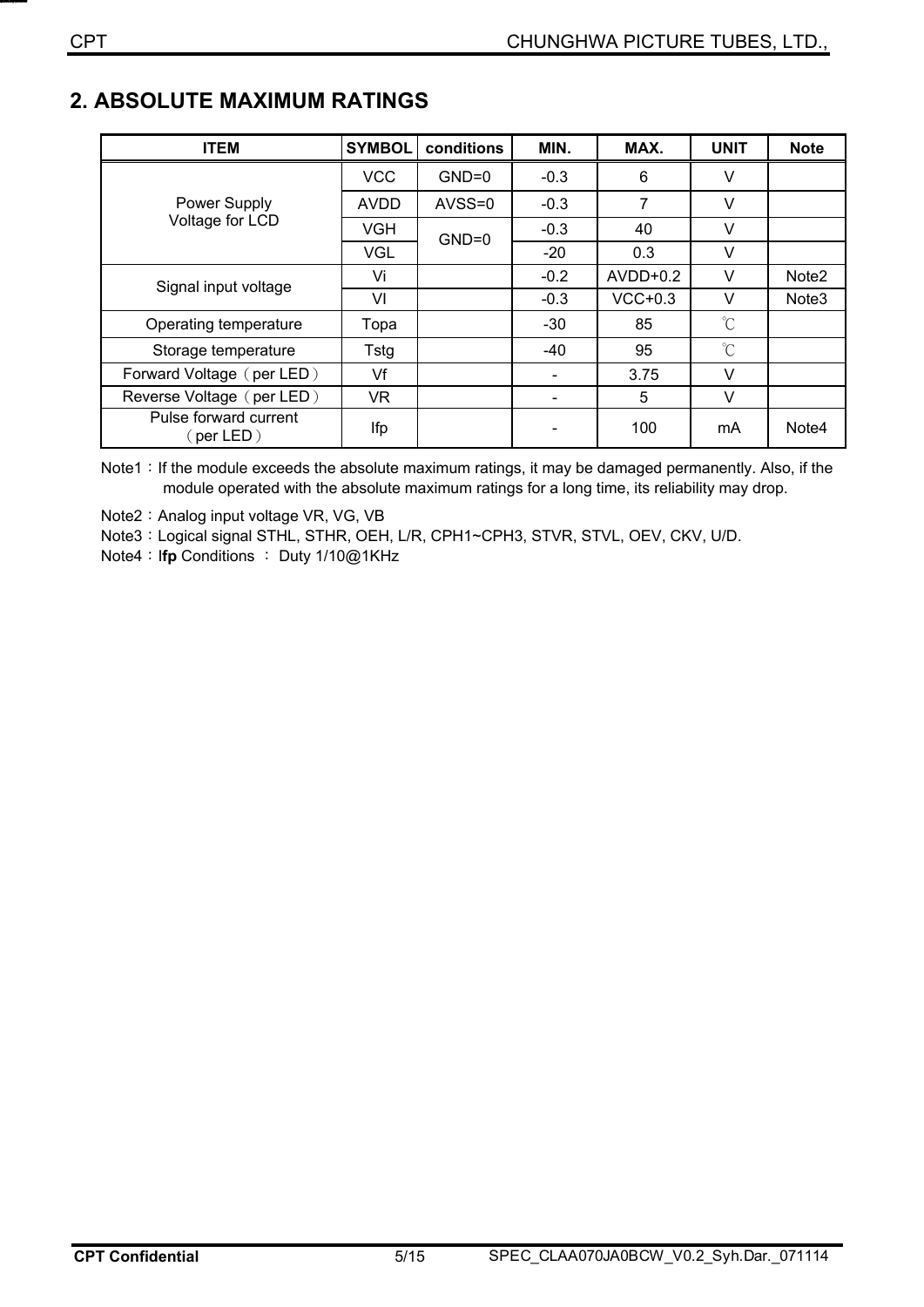## **3. ELECTRICAL CHARACTERISTICS**

| $GND = Avss = 0V$<br>$(Ta=25^{\circ}$ ) |                  |             |                     |              |             |                     |
|-----------------------------------------|------------------|-------------|---------------------|--------------|-------------|---------------------|
| <b>ITEM</b>                             | <b>SYMBOL</b>    | MIN.        | TYP.                | MAX.         | <b>UNIT</b> | <b>Note</b>         |
|                                         | $V_{\rm CC}$     | 4.5         | 5                   | 5.5          | V           |                     |
| Power Supply                            | AV <sub>DD</sub> | 4.5         | 5                   | 5.5          | V           |                     |
| Voltage                                 | $V_{GH}$         | 17          | 18                  | 19           | V           |                     |
|                                         | $V_{GL}$         | $-7$        | -6                  | $-5$         | V           |                     |
|                                         | $V_{iA}$         | 0.4         |                     | $AVDD - 0.4$ | V           | Note1               |
| Signal Amplitude<br>(VR, VG, VB)        | $V_{iAC}$        |             | 4                   |              | V           | Note1               |
|                                         | $V_{\text{IDC}}$ |             | AV <sub>DD</sub> /2 |              | V           | Note1               |
| <b>VCOM</b>                             | $V_{CAC}$        | 4           | 4.88                | 6            | $V_{P-P}$   | Note1,2             |
|                                         | $V_{CDC}$        | 1.85        | 1.95                | 2.05         | V           | Note <sub>1,3</sub> |
| Input Signal                            | $V_{IH}$         | $0.7V_{CC}$ |                     | <b>VCC</b>   | V           |                     |
| Voltage                                 | $V_{IL}$         | $\mathbf 0$ |                     | $0.3V_{CC}$  | V           | Note4               |

3.1 Typical operation conditions

Note1: Please refer to Fig.1

Note2: Brightness level is adjusted by varying this amplitude  $V_{CAC}$ 

Note3: Please adjust  $V_{CDC}$  to make the flicker level be minimum.

Note4: Logical signal STHL,STHR,OEH,L/R,CPH1~CPH3,STVR,STVL,OEV,CKV,U/D.

Note5: Power sequence refer to Fig.2



Fig.1 VCOM-RGB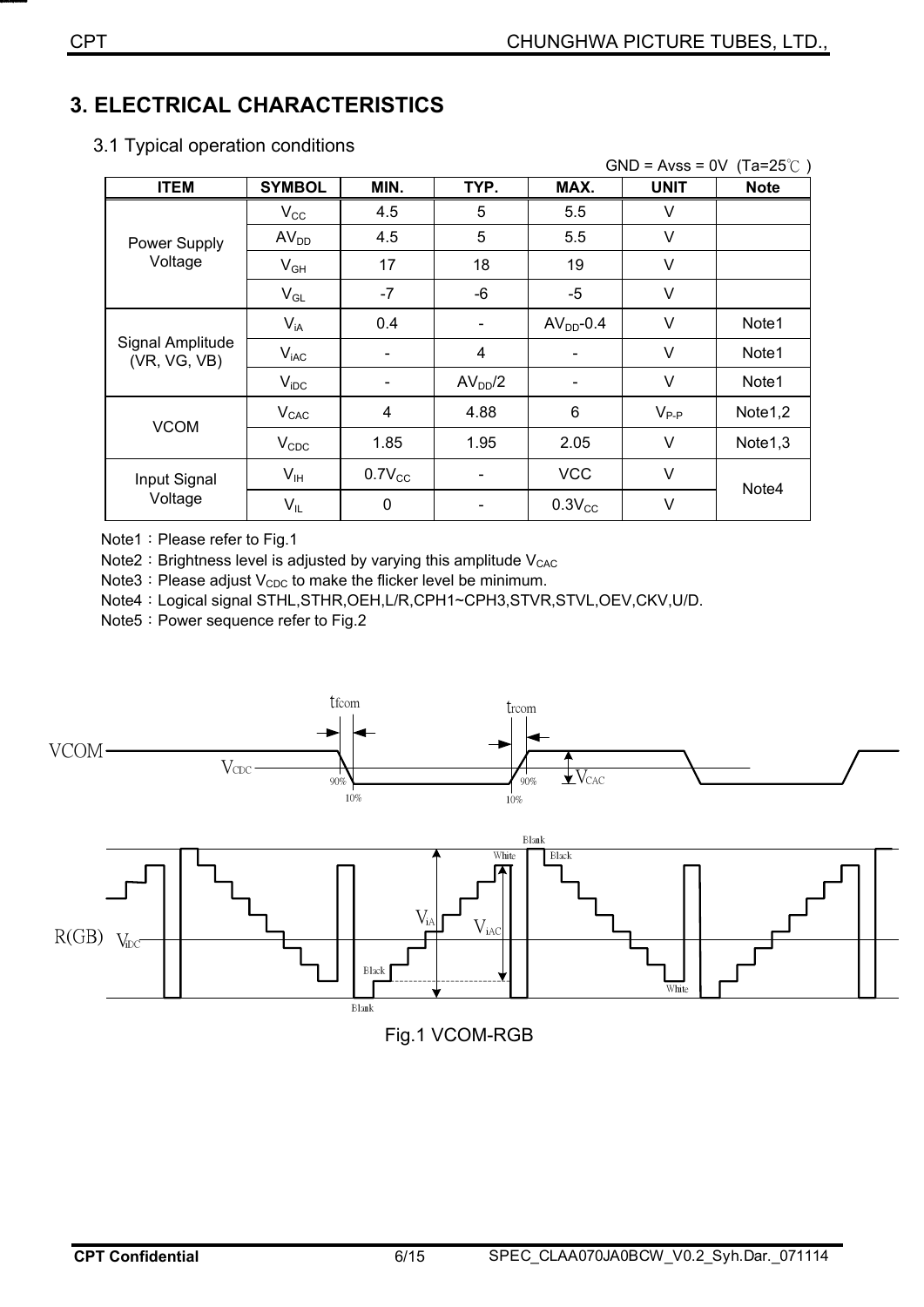

 $T1 \leq 15$ ms (From  $10\%$ <sup>\*</sup>VCC to  $90\%$ <sup>\*</sup>VCC</sub>, when VCC is Low to High) ;

 $T2 \leq 10$ ms (From 90%\*VCC to  $10\%$ \*VGH, when VCC is Low to High);

 $T3 \leq 10$ ms (From 90%\*VGH to Video Signal  $\cdot$  when VGH is Low to High) ;

 $T4 \leq 10$ ms (From Video signal to 90%\*VGH, when VGH is High to Low) ;

 $T5 \leq 20$ ms (From  $90\%^*VCC$  to  $10\%^*VCC$ , when VCC is High to Low) ;

 $T6 \leq 10$ ms (From  $10\%^*VGH$  to  $90\%^*VCC$ , when VCC is Low to High);

#### Fig.2 Power Sequence

# 3.2 Current consumption (GND = Avss = 0V )

| <b>ITEM</b>   | <b>SYMBOL</b>   | conditions        | MIN.                         | TYP. | MAX. | UNIT | <b>Note</b> |
|---------------|-----------------|-------------------|------------------------------|------|------|------|-------------|
|               | $I_{GH}$        | $V_{GH} = 18V$    | $\qquad \qquad \blacksquare$ | 60   | 65   | μA   | Note1       |
|               | IGL             | $V_{GL} = -6V$    | $\overline{\phantom{0}}$     | 62   | 67   | μA   | Note1       |
| Drive Current | <b>I</b> cc     | $V_{\rm CC}$ = 5V | $\qquad \qquad \blacksquare$ | 11   | 22   | μA   | Note1       |
|               | I <sub>DD</sub> | $AV_{DD} = 5V$    | $\overline{\phantom{0}}$     | 8.3  | 21.6 | mA   | Note1       |

Note1: Typ. specification: Gray-level test Pattern Max. specification: Black test Pattern





ʳʳʳʳʳʳʳʳʳʳʳʳʳʳʳʳʳʳʳʳʳʳʳ(a)Gray-level Pattern (b)Black Pattern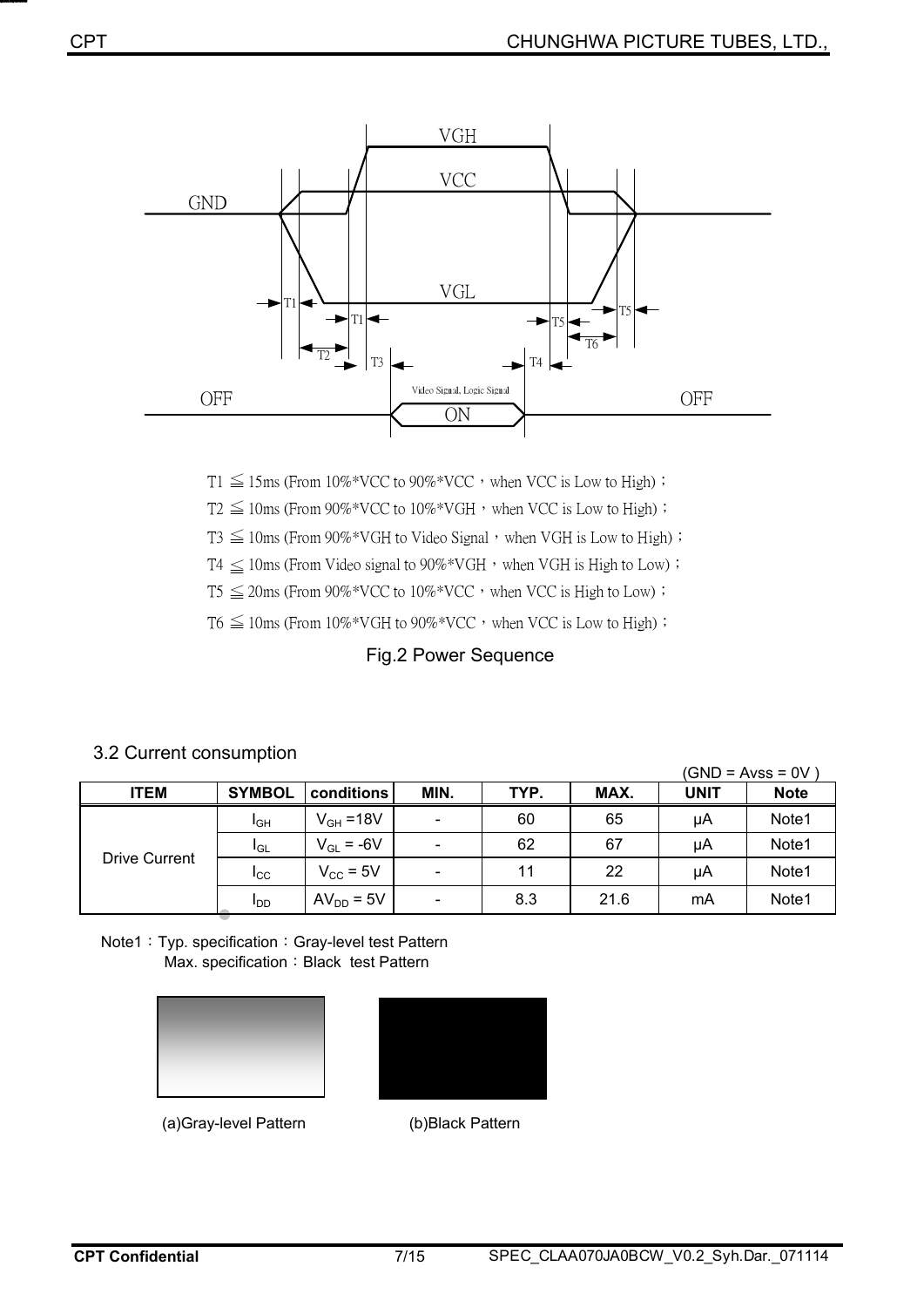#### 3.3 Backlight system

|                    |               |       |      |       |      | (Ta=25℃     |
|--------------------|---------------|-------|------|-------|------|-------------|
| <b>ITEM</b>        | <b>SYMBOL</b> | MIN.  | TYP. | MAX.  | UNIT | <b>Note</b> |
| <b>LED</b> current |               | $- -$ | 20   | $- -$ | mA   | Note 1      |
| LED voltage        | VL            | $- -$ | 12   | 12.6  |      |             |
| Power consumption  | WL            | $- -$ | 0.24 | $- -$ | W    | Note 2      |

Note1: The LED driving condition is defined for each LED module. (3 LED Serial)

Note2: LED B/L circuit (as below figure) → If1=If2=If3= If4= If5= If6= 20mA → A: Anode → K: Cathode →



#### 3.4 Timing characteristics of input signals

| characteristics                                     | <b>SYMBOL</b>                             | MIN.             | TYP.  | MAX.                               | <b>UNIT</b> | <b>Note</b> |
|-----------------------------------------------------|-------------------------------------------|------------------|-------|------------------------------------|-------------|-------------|
| 1 Field scanning period                             | $T_{\mathsf{IV}}$                         |                  | 262.5 | $\blacksquare$                     | H           |             |
| 1 Line scanning period                              | $\mathsf{T}_{\mathsf{IH}}$                |                  | 63.5  | $\overline{\phantom{a}}$           | μs          |             |
| Source driver operating frequency                   | $F_{OP}$                                  |                  | 9.6   | $\blacksquare$                     | <b>MHz</b>  |             |
| CLK pulse width                                     | $T_{\text{CW}}$                           | 50               | 103.8 | 2000                               | ns          |             |
| CLK pulse period duty                               | ${\tt T}_{\sf CWH}$                       | 40               |       | 60                                 | $\%$        |             |
| CLK pulse delay                                     | <b>TC12</b><br><b>TC23</b><br><b>TC31</b> | 12               | 69    | $1/2$ <sup>*</sup> $T_{\text{CW}}$ | ns          | CPH1~CPH3   |
| STH start pulse width                               | ${\sf T}_{\sf STH}$                       | 32               | 114.2 | $\blacksquare$                     | ns          | STHR, STHL  |
| STH start pulse setup time                          | $T_{\scriptstyle\text{SUH}}$              | 16               | 76.8  | $\blacksquare$                     | ns          | STHR, STHL  |
| STH start pulse hold time                           | T <sub>HDH</sub>                          | 16               | 37.6  | $\overline{\phantom{a}}$           | ns          | STHR, STHL  |
| OEH output enable pulse width                       | $T_{\text{OEH}}$                          | $1T_{\text{CW}}$ | 2.7   | $\overline{\phantom{a}}$           | $\mu$ s     | <b>OEH</b>  |
| Sample and hold disable time<br><b>OEH&amp; STH</b> | $TOEH-STH$                                | 1                | 8.9   | $\qquad \qquad \blacksquare$       | μs          | OEH-STH     |
| CLKV pulse width                                    | $T_{CKVW}$                                | 1                | 63.5  | $\overline{\phantom{0}}$           | μs          | <b>CKV</b>  |
| CLKV pulse high period                              | ${\mathsf T}_{\mathsf{CKVH}}$             | 0.5              | 2.64  | $\qquad \qquad \blacksquare$       | μs          | <b>CKV</b>  |
| CLKV pulse low period                               | $T_{CKVL}$                                | 0.5              | 60.9  | $\overline{\phantom{a}}$           | μs          | <b>CKV</b>  |
| STV start pulse width                               | ${\sf T}_{\sf STV}$                       | 0.5              | 63.5  | $\overline{\phantom{a}}$           | μs          | STVR, STVL  |
| STV start pulse setup time                          | ${\sf T}_{\sf SUV}$                       | $=$              | 60.8  | $\blacksquare$                     | μs          | STVR, STVL  |
| STV start pulse hold time                           | THDV                                      | 0.3              | 2.72  | $\qquad \qquad \blacksquare$       | μs          | STVR, STVL  |
| OEV pulse width                                     | toev                                      | 1                | 5.3   | $\overline{\phantom{a}}$           | μs          | <b>OEV</b>  |
| Clean enable time                                   | t <sub>DIS2</sub>                         |                  | 2.54  | $\qquad \qquad \blacksquare$       | μs          | OEV-CKV     |

Note1: 1. High level of source driver and gate driver logic signal are 70% 2. Low level of source driver and gate driver logic signal are 30%

Note2: Please refer to Fig.3 and Fig.4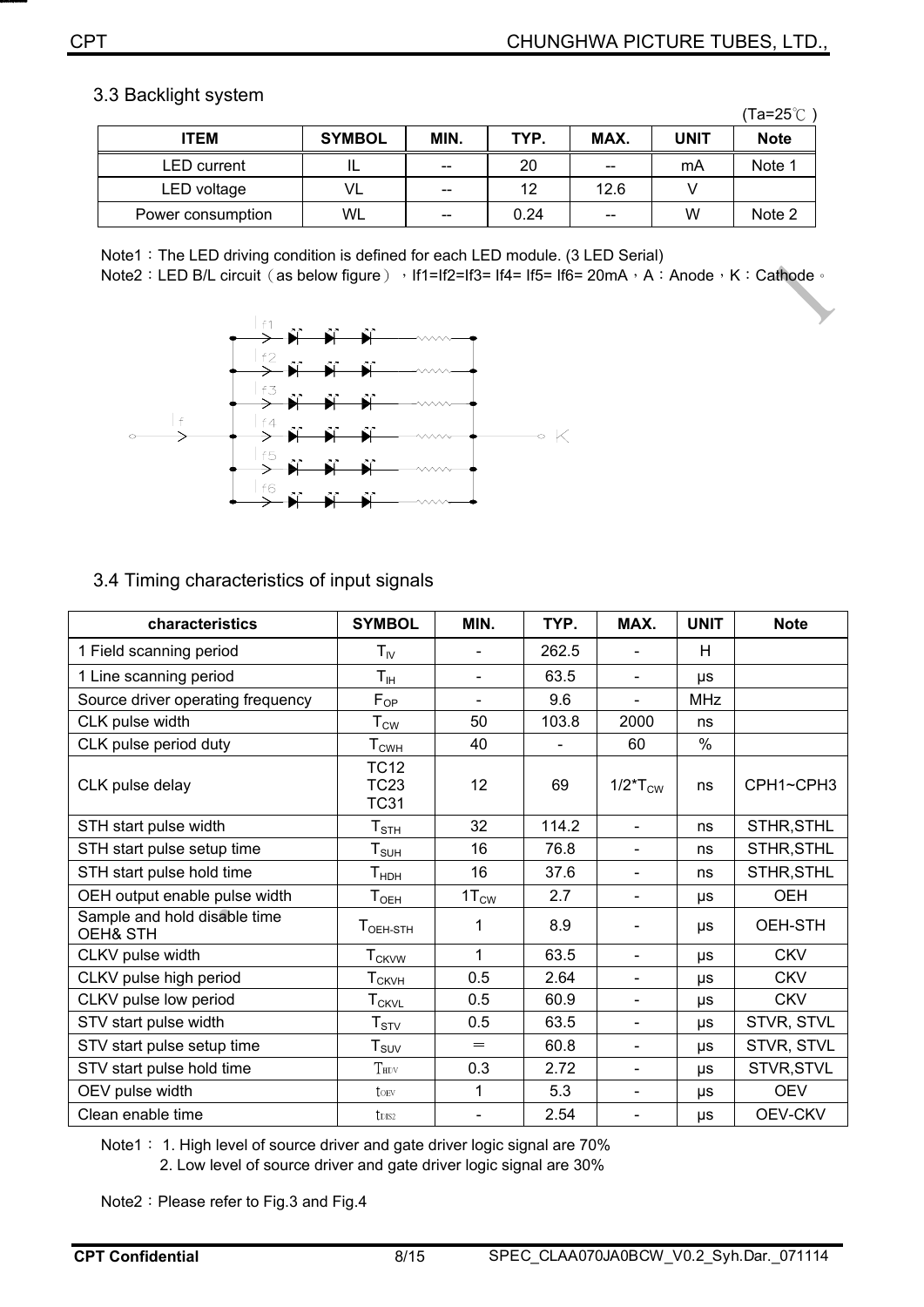

Fig.3 Horizontal Timing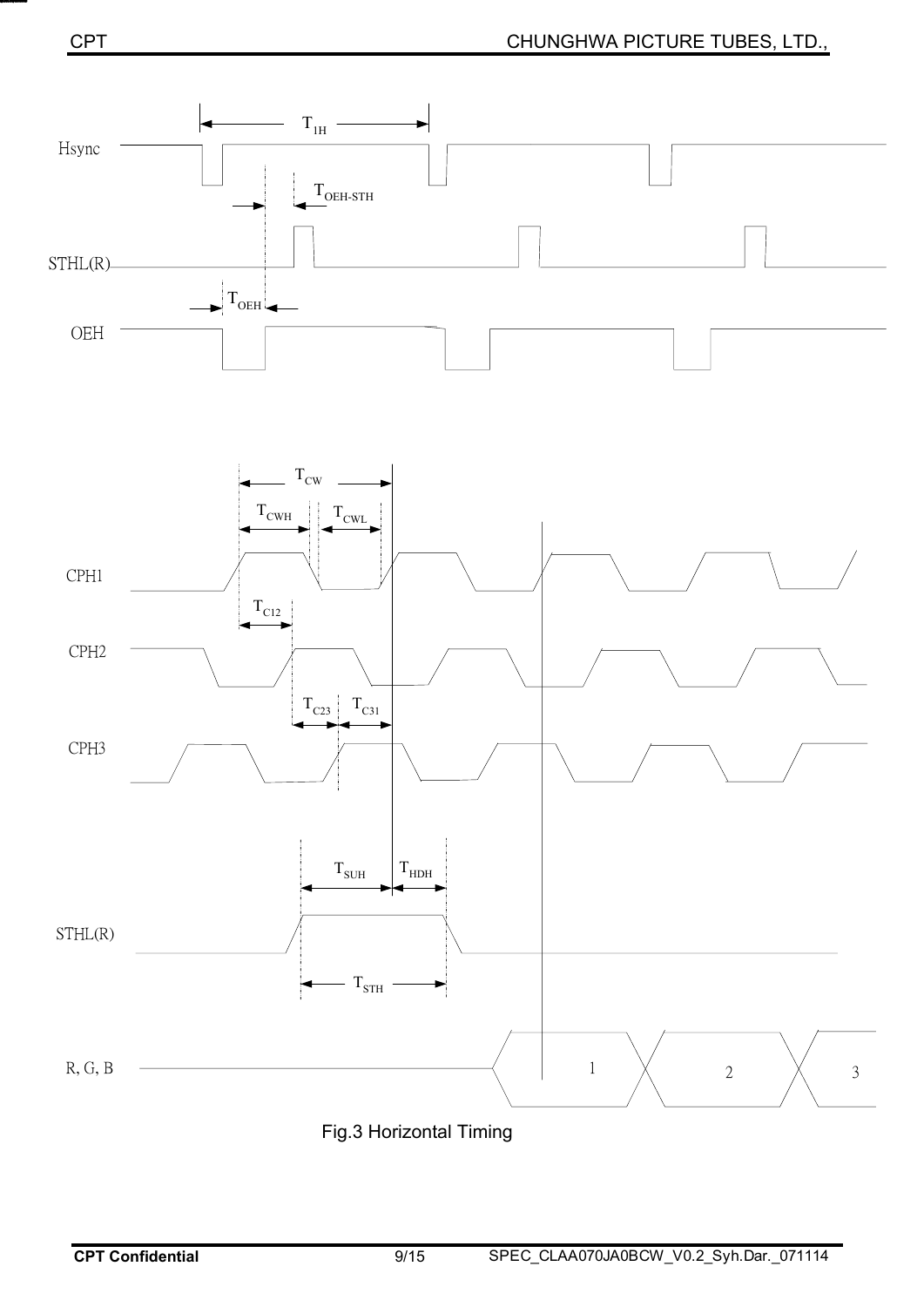

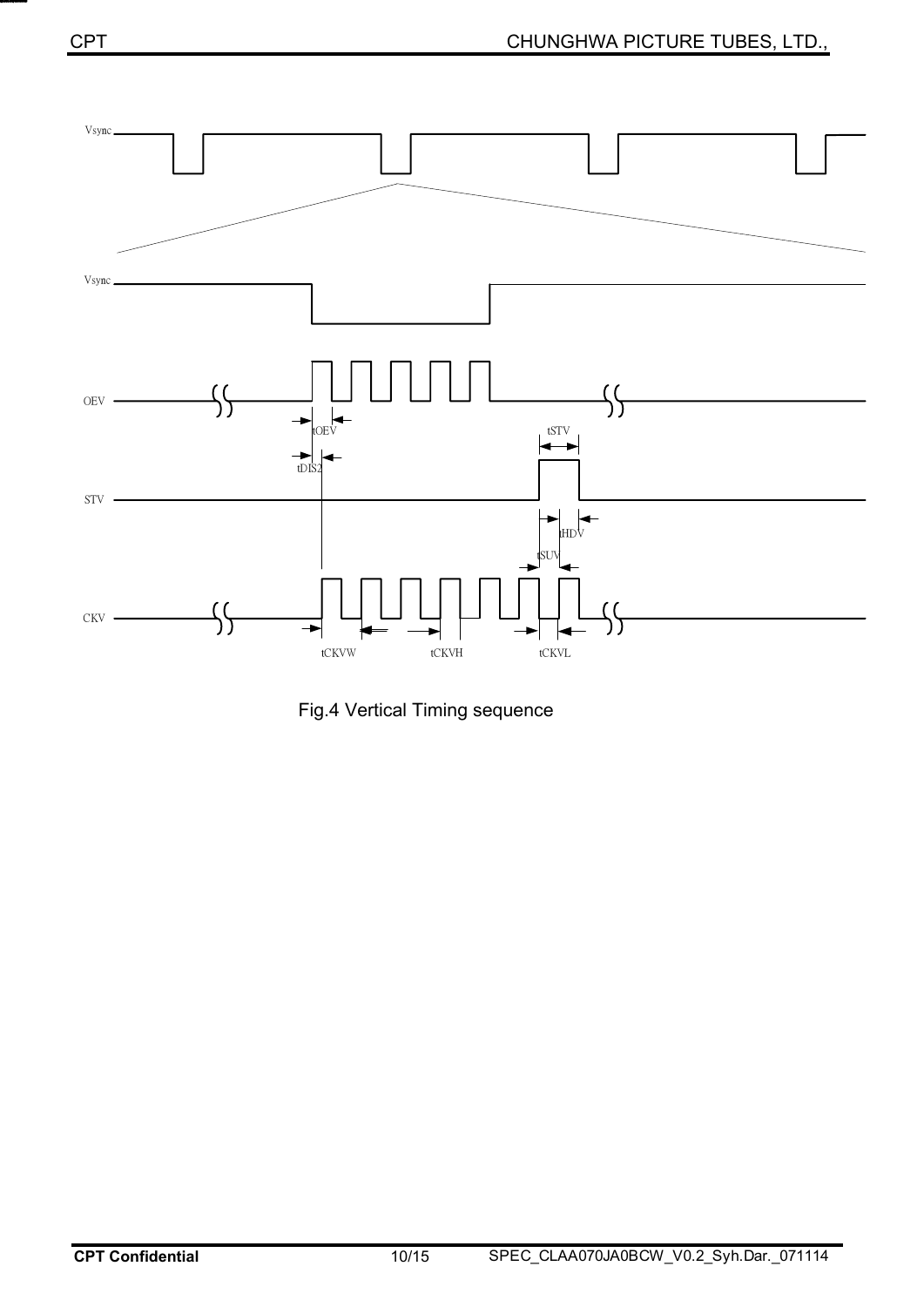### **4.**ʳ**INTERFACE CONNECTION:**

|  |  |  |  | 4.1 CN1(Signal of interface) |  |
|--|--|--|--|------------------------------|--|
|--|--|--|--|------------------------------|--|

| Pin No.        | <b>SYMBOL</b>          | I/O            | <b>FUNCTION</b>                                         | <b>NOTE</b> |
|----------------|------------------------|----------------|---------------------------------------------------------|-------------|
| 1              | <b>GND</b>             | $\overline{a}$ | Ground for logic circuit                                |             |
| $\overline{2}$ | Vcc                    |                | Supply voltage of logic control circuit for scan driver |             |
| 3              | VGL                    |                | Negative power for scan driver                          |             |
| 4              | V <sub>GH</sub>        |                | Positive power for scan driver                          |             |
| 5              | <b>STVR</b>            | I/O            | Vertical start pulse                                    | Note 1      |
| 6              | <b>STVL</b>            | 1/O            | Vertical start pulse                                    | Note 1      |
| 7              | <b>CKV</b>             |                | Shift clock input for scan driver                       |             |
| 8              | U/D                    |                | UP/DOWN scan control input                              | Note 1      |
| 9              | <b>OEV</b>             |                | Output enable input for driver                          |             |
| 10             | <b>VCOM</b>            |                | Common electrode driving signal                         |             |
| 11             | <b>VCOM</b>            |                | Common electrode driving signal                         |             |
| 12             | L/R                    |                | LEFT/RIGHT scan control input                           | Note 1      |
| 13             | <b>MOD</b>             |                | Sequential sampling and simultaneous sampling setting   | Note 2      |
| 14             | <b>OEH</b>             |                | Output enable input for data driver                     |             |
| 15             | <b>STHL</b>            | I/O            | Start pulse for horizontal scan line                    | Note 1      |
| 16             | <b>STHR</b>            | 1/O            | Start pulse for horizontal scan line                    | Note 1      |
| 17             | CPH <sub>3</sub>       |                | Sampling and shifting clock pulse3 for data drive       |             |
| 18             | CPH <sub>2</sub>       |                | Sampling and shifting clock pulse2for data drive        |             |
| 19             | CPH <sub>1</sub>       |                | Sampling and shifting clock pulse1 for data drive       |             |
| 20             | Vcc                    |                | Supply voltage of logic control circuit for data driver |             |
| 21             | <b>GND</b>             |                | Ground for logic circuit                                |             |
| 22             | <b>VR</b>              |                | Alternated video signal input(Red)                      |             |
| 23             | VG                     |                | Alternated video signal input(Green)                    |             |
| 24             | <b>VB</b>              |                | Alternated video signal input(Blue)                     |             |
| 25             | <b>AV<sub>DD</sub></b> |                | Supply voltage for analog circuit                       |             |
| 26             | <b>AVss</b>            |                | Ground for analog circuit                               |             |

#### Note1:

|            | Setting of scan control input | IN/OUT state for start pulse |             |             |             | Scanning direction                      |
|------------|-------------------------------|------------------------------|-------------|-------------|-------------|-----------------------------------------|
| U/D        | L/R                           | <b>STVR</b>                  | <b>STVL</b> | <b>STHR</b> | <b>STHL</b> |                                         |
| <b>GND</b> | $\mathsf{Vcc}$                | OUT                          | IN          | <b>OUT</b>  | IN          | From up to down, and from left to right |
| Vcc        | <b>GND</b>                    | ΙN                           | OUT         | IN          | <b>OUT</b>  | From down to up, and from right to left |
| <b>GND</b> | GND.                          | OUT                          | IN          | IN          | <b>OUT</b>  | From up to down, and from right to left |
| $\sf{Vcc}$ | Vcc                           | IN                           | OUT         | OUT         | IN          | From down to up, and from left to right |

Note2: MOD=H: Simultaneous sampling (Set CPH2 and CPH3 to LOW) MOD=L: Sequential sampling

#### 4.2 CN2 (backlight )

| Pin No. | <b>SYMBOL</b> | <b>FUNCTION</b>           | Remark       |
|---------|---------------|---------------------------|--------------|
|         |               | Power input-Side positive | <b>BLACK</b> |
|         | -             | Power input-Side negative | WHITE        |

Note-1: Backlight side connector : BHSR-02VS-1 (JST)

Note-2: Inverter side connector : SM02B-BHSS-1 (JST)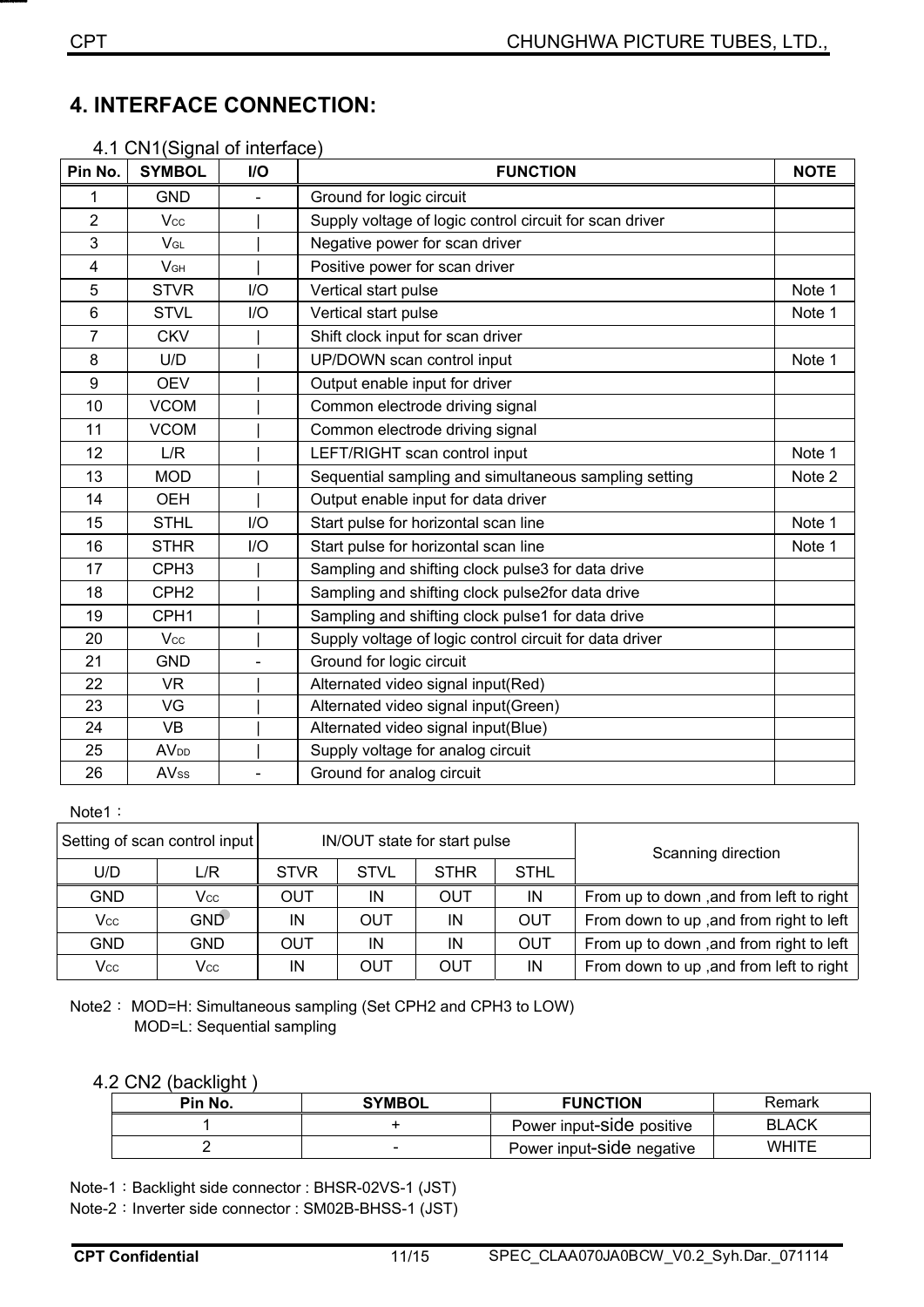### **5.MECHANICAL DIMENSION**

(1) Front Side



(2) Rear Side



[Note]: (Tolerance is ±0.5mm unless noted) [Unit: mm]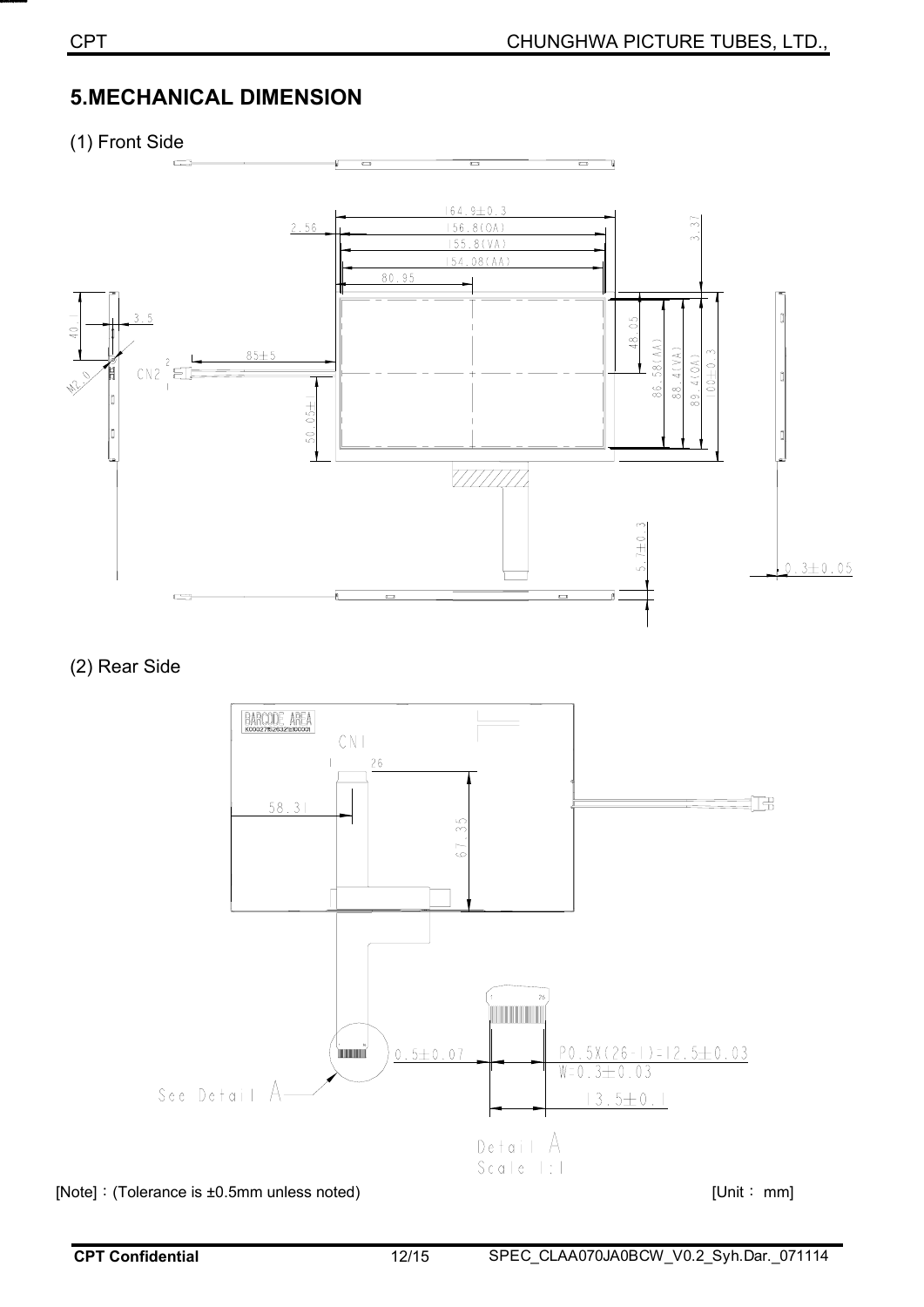-- TBD --

TBD

-- TBD --

(0.300) (0.310) (0.340) (0.350) --

## Ta=25 $\degree$ C  $\degree$  VCC=3.3V ITEM SYMBOL CONDITION MIN. TYP. MAX. UNIT Contrast Ratio | CR | Point-5 | 350 | 400 | --Luminance  $\begin{array}{|c|c|c|c|c|}\hline \text{L} & \text{Point-5} & 320 & 400 & - & \text{cd/m}^2\hline \end{array}$ Luminance departure  $\vert$   $\Delta L$   $\vert$   $*3$   $\vert$  80  $\vert$  --  $\vert$  --  $\vert$  % Response Time  $\begin{array}{|c|c|c|c|c|}\n\hline\n\text{Tr}\n\hline\n\text{Tr}\n\end{array}$  \*4)  $\begin{array}{|c|c|c|}\n\hline\n\text{Tr}\n\end{array}$  25 40 ms Viewing Horizontal  $\phi^{^{*5)}$  |  $\qquad \qquad$   $\qquad$  | 110 | 120 | -- |  $\qquad \circ$ Angle Vertical  $\theta^{5}$  CR  $\geq$  10 90 | 100 | -- | °

 $\theta = \phi = 0^\circ$ 

### **6. OPTICAL CHARACTERISTICS**

Red |  $x$ 

Green **x** 

Blue  $\vert$  x

White **x** 

y

y

y

y

[Note]: These items are measured by BM-5A (TOPCON) or CA-1000(MINOLTA) in the dark room. (no ambient light) is Ta=25±2  $\degree$ C  $\cdot$  60±10%RH.

(0.260) (0.270)

Measuring point: Fig.5 Measuring point:  $1~9$  points Measuring Viewing Angle: Fig.7: θ=ψ=0°



#### Fig.5 Measuring point

Color Coordinate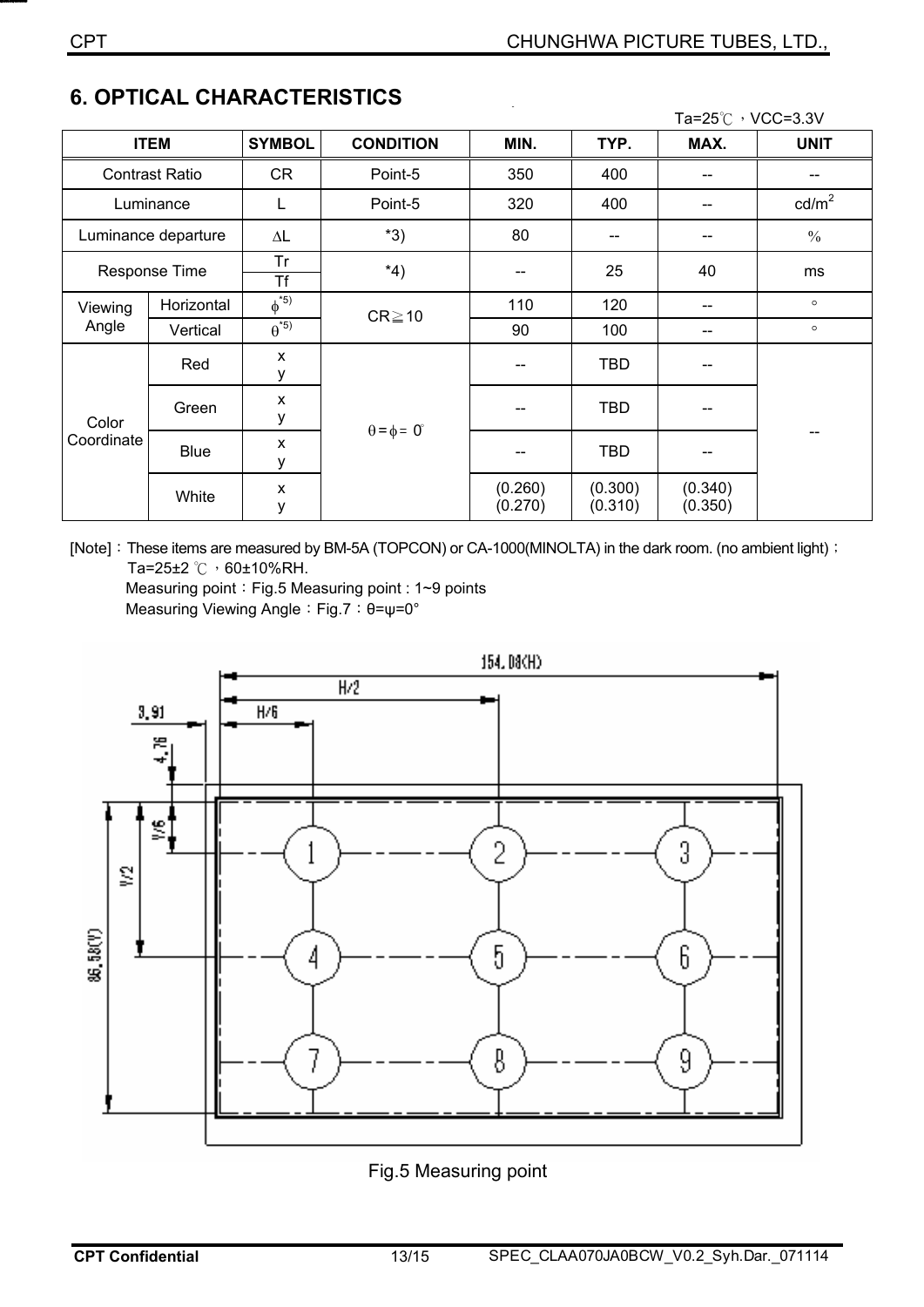\*1) Definition of contrast ratio:

Contrast Ratio (CR) = (White) Luminance of  $ON \div$  (Black) Luminance of OFF

\*2) Definition of Center luminance: Measure white luminance on the # 5 point as figure 5 .

\*3) Definition of Luminance Uniformity:

Measure maximum luminance L(MAX) and minimum luminance L(MIN) on the 9 points as figure 5.  $\triangle L = L(MIN) / L(MAX) \times 100\%$ 

\*4) Definition of Response Time: as figure 6



Fig.6 Definition of Response Time

\*5) Definition of Viewing Angle( $\theta, \psi$ ): as figure 7